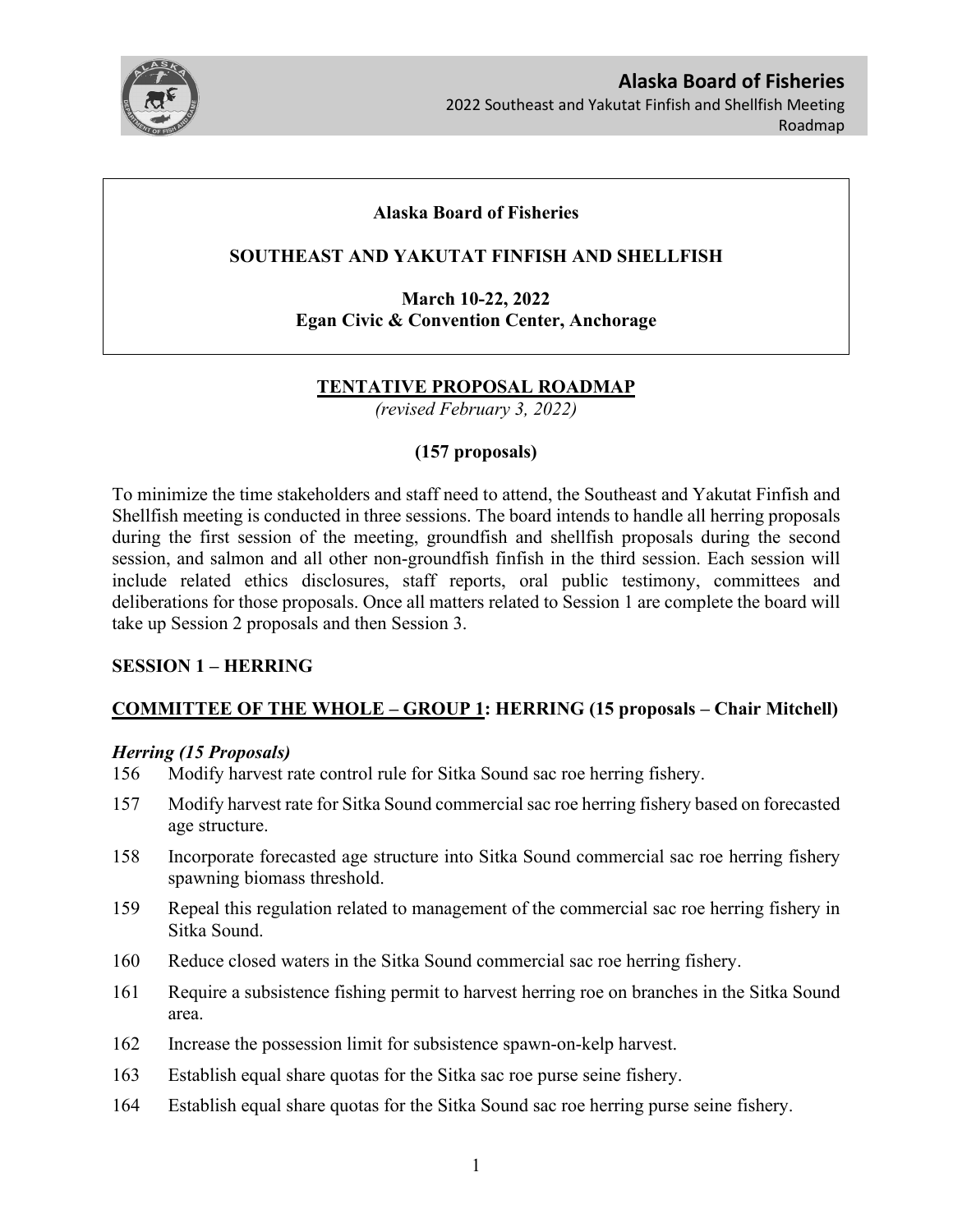

- 165 Allow unharvested Sitka sac roe quota to be harvested for food and bait by herring sac roe purse seine permit holders.
- 166 Create an open pound herring spawn on kelp fishery in Sitka Sound.
- 167 Redefine the boundaries of the Hoonah Sound spawn-on-kelp fishery (13-C) and the Sitka sac roe fishery (13-A/B).
- 168 Repeal commercial set gillnet sac roe herring fisheries in Section 1-F.
- 169 Repeal commercial set gillnet sac roe herring fisheries in Sections 1-E and 1-F.
- 233 Remove districts 13-A and 13-B from Northern Southeast herring spawn on kelp pound fishery administrative area.

## **SESSION 2 – GROUNDFISH AND ALL SHELLFISH**

# **COMMITTEE OF THE WHOLE – GROUP 2: COMMERCIAL, SUBSISTENCE, SPORT, PERSONAL USE GROUNDFISH (18 proposals – Chair Jensen)**

### *Commercial, Subsistence, Personal Use and Sport Groundfish (18 Proposals)*

- 215 Align state waters sablefish fishing season with federal sablefish fishing season.
- 216 Extend sablefish fishing season to December 15.
- 217 Adjust lingcod bycatch allocations between groundfish and salmon fisheries.
- 218 Establish registration requirements for the Pacific cod directed fishery.
- 219 Clarify lawful gear for rockfish retention.
- 220 Allow pot gear in the Northern Southeast Inside Subdistrict sablefish commercial fishery.
- 221 Reduce the minimum inside diameter of circular escape rings from four inches to three and three-fourths of an inch on pots used to take sablefish.
- 222 Require CFEC permit holders fishing for groundfish or halibut using hook-and-line, pot, or jig gear in the Eastern Gulf of Alaska Area to retain and land all rockfish, including thornyhead rockfish.
- 223 Establish and clarify gear specifications of a groundfish pot for the subsistence and personal use sablefish fisheries.
- 224 Allow rod and reel as lawful gear to harvest rockfish for personal use.
- 225 Modify sablefish bag, possession, and nonresident annual limits based on sablefish abundance in NSEI and SSEI sections.
- 226 Establish bag and possession limit for slope rockfish.
- 227 Reduce the nonpelagic rockfish bag and possession limits and prohibit retention of yellow rockfish.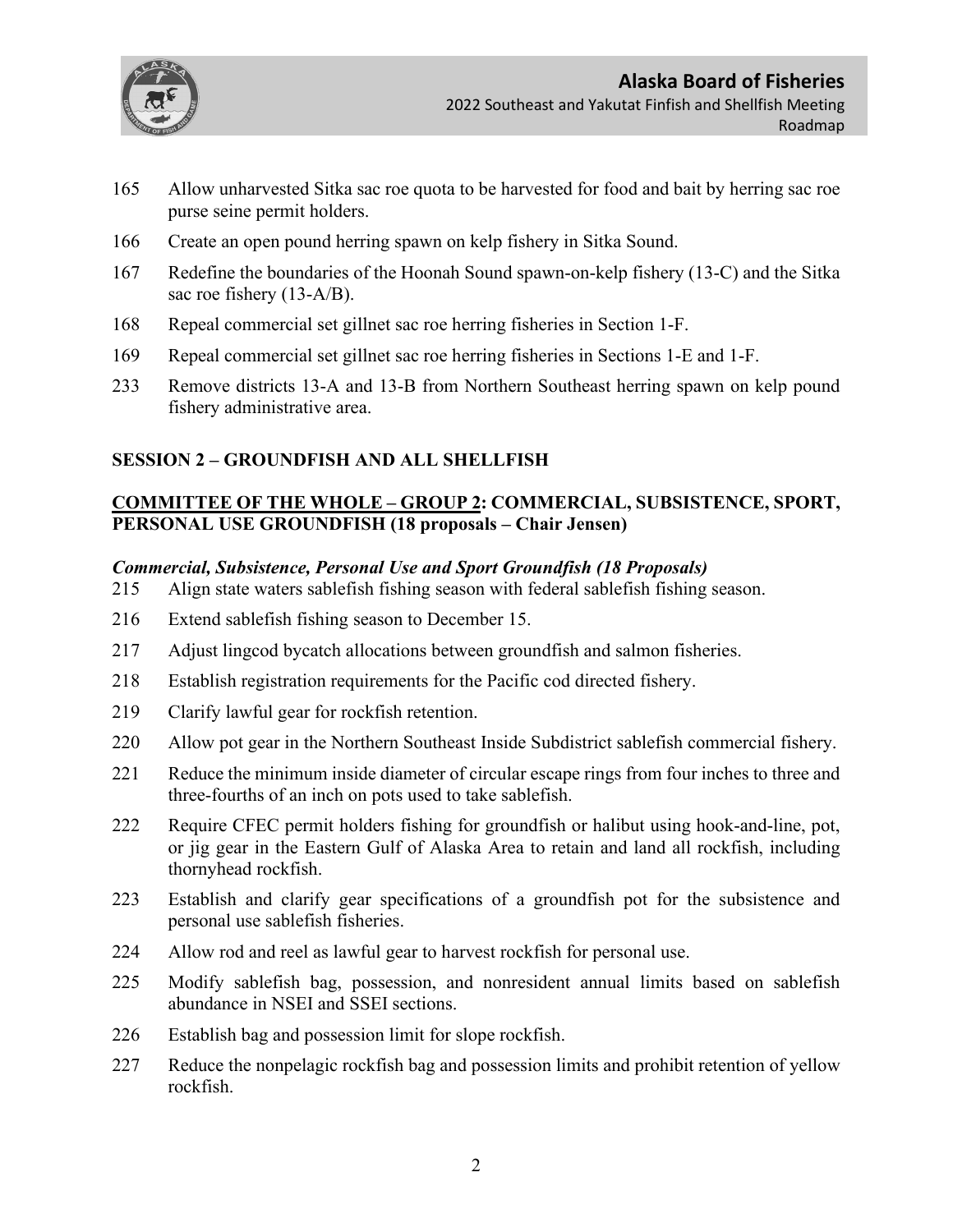

- 228 Reduce the nonpelagic rockfish bag and possession limits and prohibit the retention of yelloweye rockfish by nonresidents in the SSEI Section.
- 229 Establish lingcod bag, possession, size, and annual limits for nonresidents in the Central Southeast Outside Waters section.
- 230 Amend the Demersal shelf rockfish delegation of authority and provisions for management to provide a resident priority.
- 231 Amend harvest record recording requirements for lingcod.
- 232 Create a new spiny dogfish pot fishery in Southeast Alaska.

# **COMMITTEE OF THE WHOLE – GROUP 3: COMMERCIAL AND SPORT CRAB (25 proposals – Chair Wood)**

### *Commercial and Sport Crab (25 Proposals)*

- 190 Amend the Red King Crab Management Plan to include trip limits and equal share quotas when harvestable surplus is below threshold.
- 191 Amend the Southeast Alaska Red King Crab Management Plan to base harvestable surplus on historical fishery performance information when surveys are not available
- 192 Establish minimum guideline harvest level and guidance on inseason adjustment of guideline harvest levels in the Southeast Alaska golden king crab fishery.
- 193 Extend northern boundary of the Southern management area.
- 194 Remove Glacier Bay from the list of blue king crab fishing areas within Registration Area A.
- 195 Extend Tanner crab fishing season in exploratory areas.
- 196 Reduce the commercial golden king crab pot limit in waters of Registration Area A from 100 pots per vessel to 80 pots per vessel.
- 197 Modify Tanner crab harvest strategy definition of core, non-core, and exploratory areas.
- 198 Establish fixed start date for the Registration Area A commercial Tanner crab fishery.
- 199 Allow operation of personal use, subsistence, or sport Dungeness crab and shrimp pot gear during the commercial king or Tanner crab fishery.
- 200 Close the Dungeness crab commercial and nonresident sport fisheries in the vicinity of Klawock.
- 201 Expand closed water boundary lines for the Dungeness crab commercial fishery in the Sitka Sound Special Use Area during the summer season.
- 202 Reduce waters closed to Dungeness crab commercial fishing in Tenakee Inlet.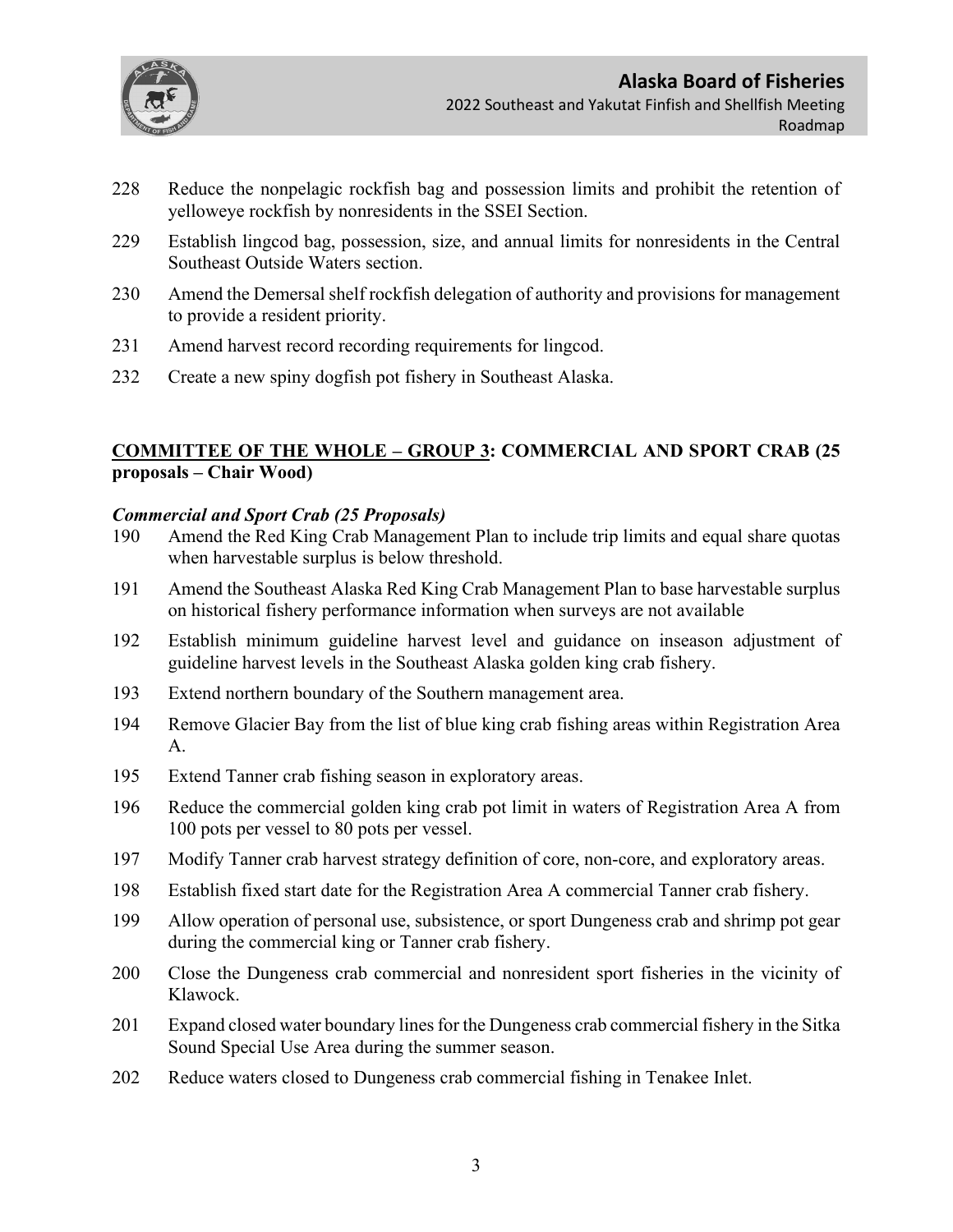

- Repeal closed waters for Dungeness crab commercial fishing in Merrifield Bay and Port Protection.
- Close the Dungeness crab sport fishery in the vicinity of Coffman Cove.
- Close waters in Coffman Cove to commercial fishing for Dungeness crab.
- Close the Dungeness crab sport fishery in the vicinity of Whale Pass.
- Close waters in Whale Pass to commercial fishing for Dungeness crab.
- Close waters in Kasaan Bay to commercial fishing for Dungeness crab.
- Reduce the number of crab pots allowed and the Dungeness crab bag limit for nonresident anglers in District 3.
- Establish waters closed to commercial fishing for Dungeness crab in Sukwaan Strait.
- Repeal and amend Dungeness crab fishing season in Sitka Sound Special Use Area.
- Extend pot storage allowance after fishery closure.
- Extend pot storage allowance after fishery closure.
- Clarify that Dungeness crab pots are circular in shape.

## **COMMITTEE OF THE WHOLE – GROUP 4: SUBSISTENCE SHELLFISH, COMMERCIAL AND SPORT SHRIMP, COMMERCIAL AND SPORT OTHER MISCELLANEOUS SHELLFISH (21 proposals – Chair Godfrey)**

### *Subsistence Shellfish (1 proposal)*

 Establish a positive customary and traditional use finding for shellfish and plants for all intertidal areas of Southeast Alaska and Yakutat.

## *Commercial and Sport Shrimp (15 proposals)*

- Change the start of the pot shrimp season from October to after March.
- Change the pot shrimp fishery from a fall/winter season to a spring/summer season.
- Change the pot shrimp fishery from a fall/winter season to a spring/summer season.
- Change the pot shrimp season in Districts 2 and 6 from a fall/winter season to spring/summer season.
- Limit the number of shrimp pots that may be deployed on a longline to 10.
- Reduce the number of shrimp pots that a vessel may fish.
- Establish closed waters in the Hydaburg area of Section 3-A.
- Expand waters closed to commercial pot shrimp fishery in Kasaan Bay.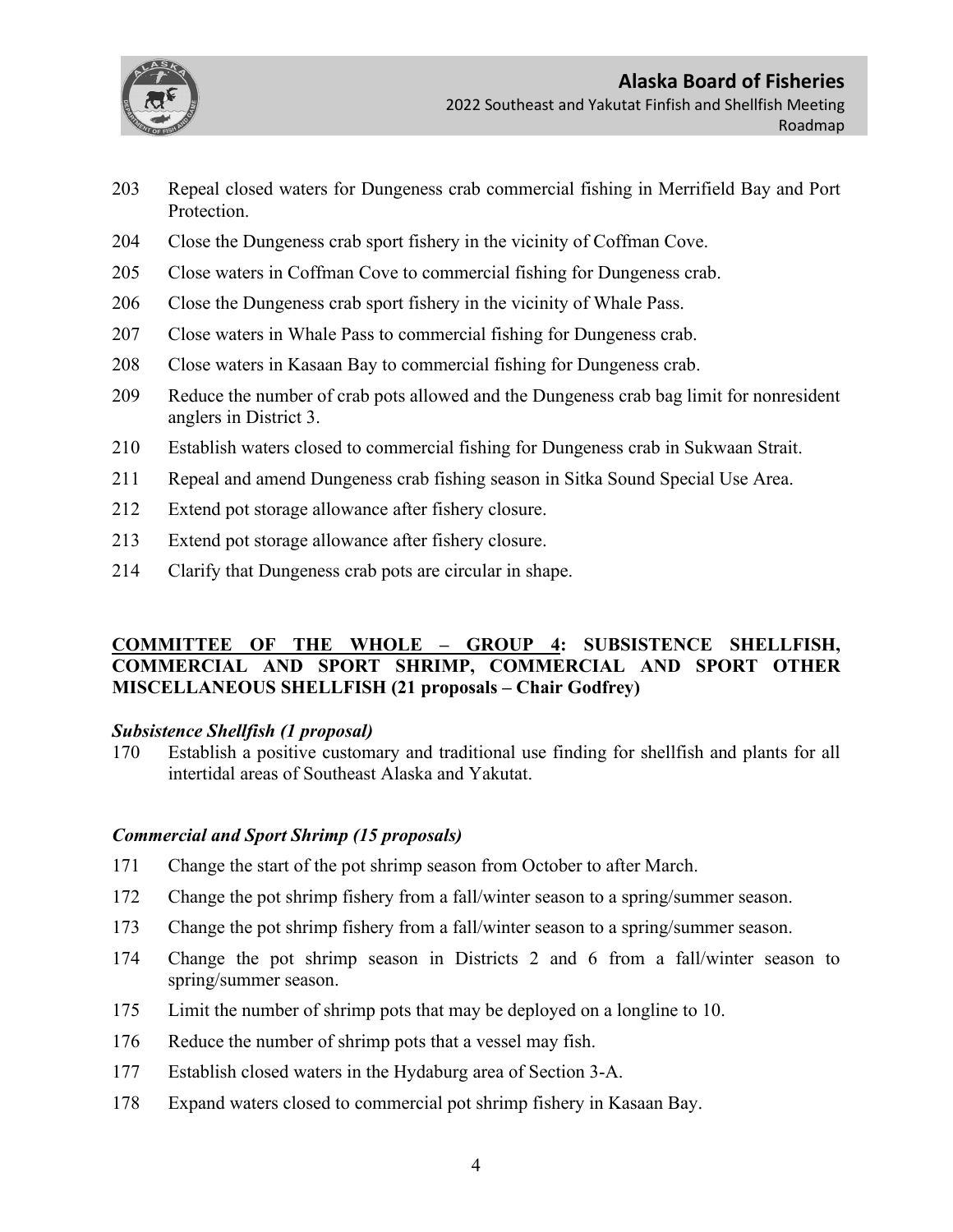

- 179 Expand waters closed to commercial pot shrimp fishery in Twelve-Mile Arm.
- 241 Define shrimp.
- 180 Repeal observer coverage requirement.
- 181 Open a directed sidestripe beam trawl fishery in District 8 for remainder of November-February season once the directed shrimp beam trawl fishery has closed.
- 182 Divide the District 15 GHR into two fishing areas with distinct GHRs for the new areas.
- 183 Establish tunnel eye size requirements for ridged mesh shrimp pots in the personal use and sport fisheries.
- 184 Clarify the practice of long-lining shrimp pots in the sport fishery.

## *Commercial and Sport Other Miscellaneous Shellfish (5 proposals)*

- 185 Allow the use of artificial lights as an attractant when taking squid.
- 186 Allow the take of squid with hook and line gear with an unlimited number of hooks.
- 187 Allow the department to modify weekly fishing periods by emergency order during the weeks of Christmas and New Year's Day.
- 188 Change the start of the sea cucumber fishery from October 1 to the first Monday or Tuesday of October.
- 189 Allow the department to increase the number of divers allowed to fish from a vessel from two to four by emergency order.

## **SESSION 3 – SALMON AND ALL OTHER NON-GROUNDFISH FINFISH**

# **COMMITTEE OF THE WHOLE – GROUP 5: KING SALMON (16 proposals – Chair Payton)**

### *King Salmon (16 Proposals)*

- 80 Amend regulation to address payback provisions when the State of Alaska king salmon fisheries exceed Alaska's annual king salmon all-gear harvest ceiling.
- 81 Allocate any Alaska all gear-allocation king salmon remaining after September 1 to the commercial troll fishery.
- 82 Amend the Southeast Alaska King Salmon Management Plan to align with the provisions of the 2019–2028 Pacific Salmon Treaty annex.
- 83 Amend the Southeast Alaska King Salmon Management Plan to manage for an average sport harvest of 20% of the sport/troll allocation with commensurate regulations addressing sport fishery overages in the commercial troll fishery.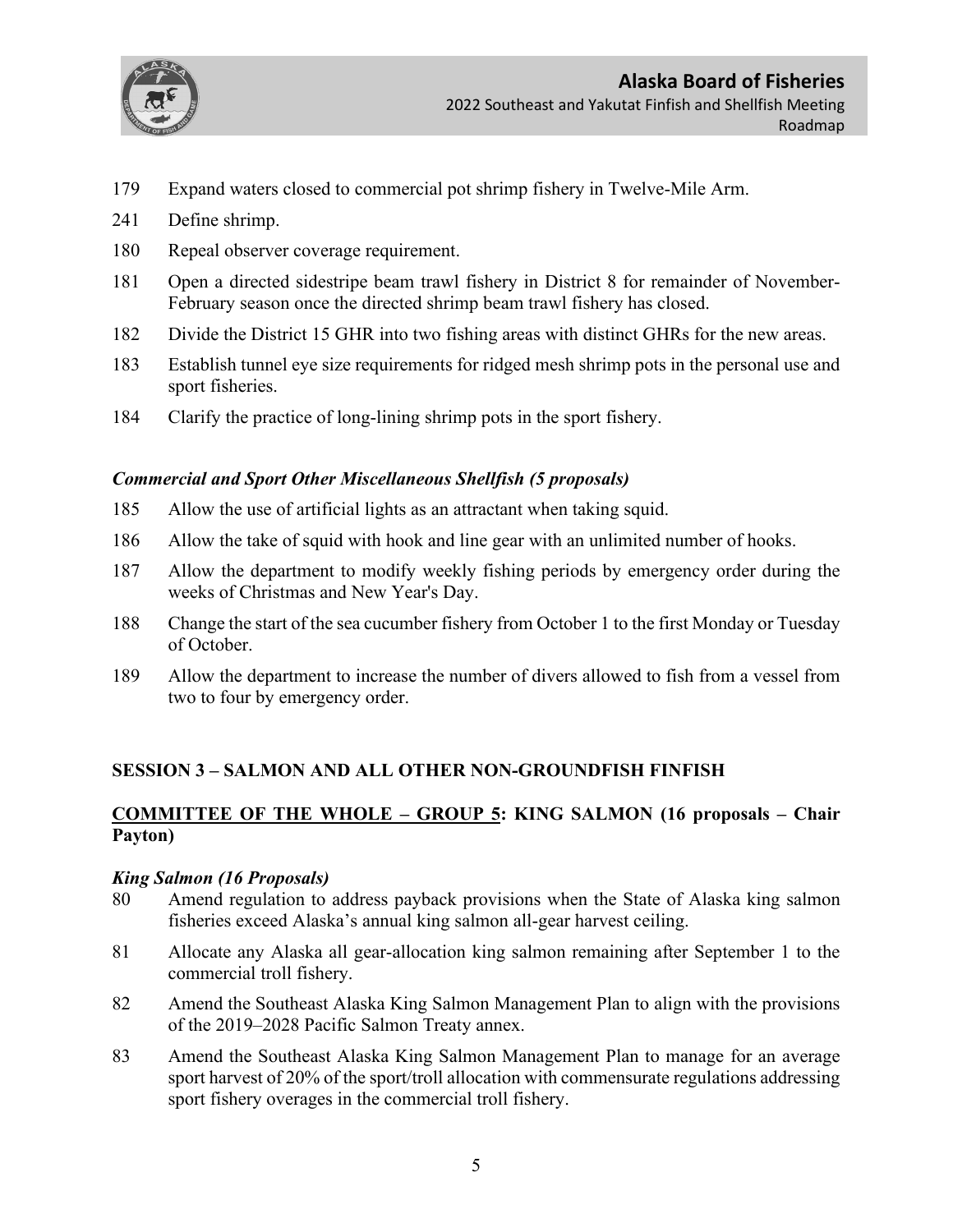

- 84 Amend the Southeast Alaska King Salmon Management Plan to ensure no closure of the resident king salmon fishery due to allocation concerns.
- 85 Amend the Southeast Alaska King Salmon Management Plan to manage for a resident priority by implementing closed periods and reducing bag limits for nonresidents.
- 86 Amend the Southeast Alaska King Salmon Management Plan to manage for a resident priority by implementing closed periods and reducing bag limits for nonresidents.
- 87 Make numerous changes to management of commercial troll and sport fisheries for king salmon in Southeast Alaska.
- 88 Amend the Southeast Alaska King Salmon Management Plan to manage for a sliding sport allocation between 16 and 24 percent with commensurate commercial troll fishery allocation modification under commercial regulation.
- 89 Allow the use of two additional fishing lines during periods of king salmon nonretention in all of the Southeast-Yakutat area if there is more than one CFEC power troll permit holder on board the vessel.
- 90 Change trigger to from an annual abundance index (AI) number to a District 13 earlywinter power troll CPUE tier.
- 91 Reallocate the annual troll harvest allocation between the winter, spring and summer troll fisheries.
- 92 Allow retention of king salmon greater than 26 inches in hatchery terminal harvest areas by commercial trollers.
- 93 Amend the Southeast Alaska King Salmon Management Plan by reducing the maximum nonresident annual limit to three king salmon.
- 94 Amend the Southeast Alaska King Salmon Management Plan to manage for a resident priority by implementing specific closed periods and reducing annual limits for nonresidents.
- 95 Amend the Southeast Alaska King Salmon Management Plan to provide for inseason liberalization of management measures when the sport fish allocation will not be met.

## **COMMITTEE OF THE WHOLE – GROUP 6: ENHANCEMENT AND SPECIAL HARVEST AREAS (14 proposals – Chair Mitchell)**

### *Enhancement and Special Harvest Areas (14 Proposals)*

- 96 Expand waters of Herring Bay Terminal Harvest Area open to commercial troll fishing.
- 97 Establish waters closed to commercial purse seine and drift gillnet gear but open to commercial troll gear in the Anita Bay Terminal Harvest Area when spring troll areas in District 6 and 8 are closed.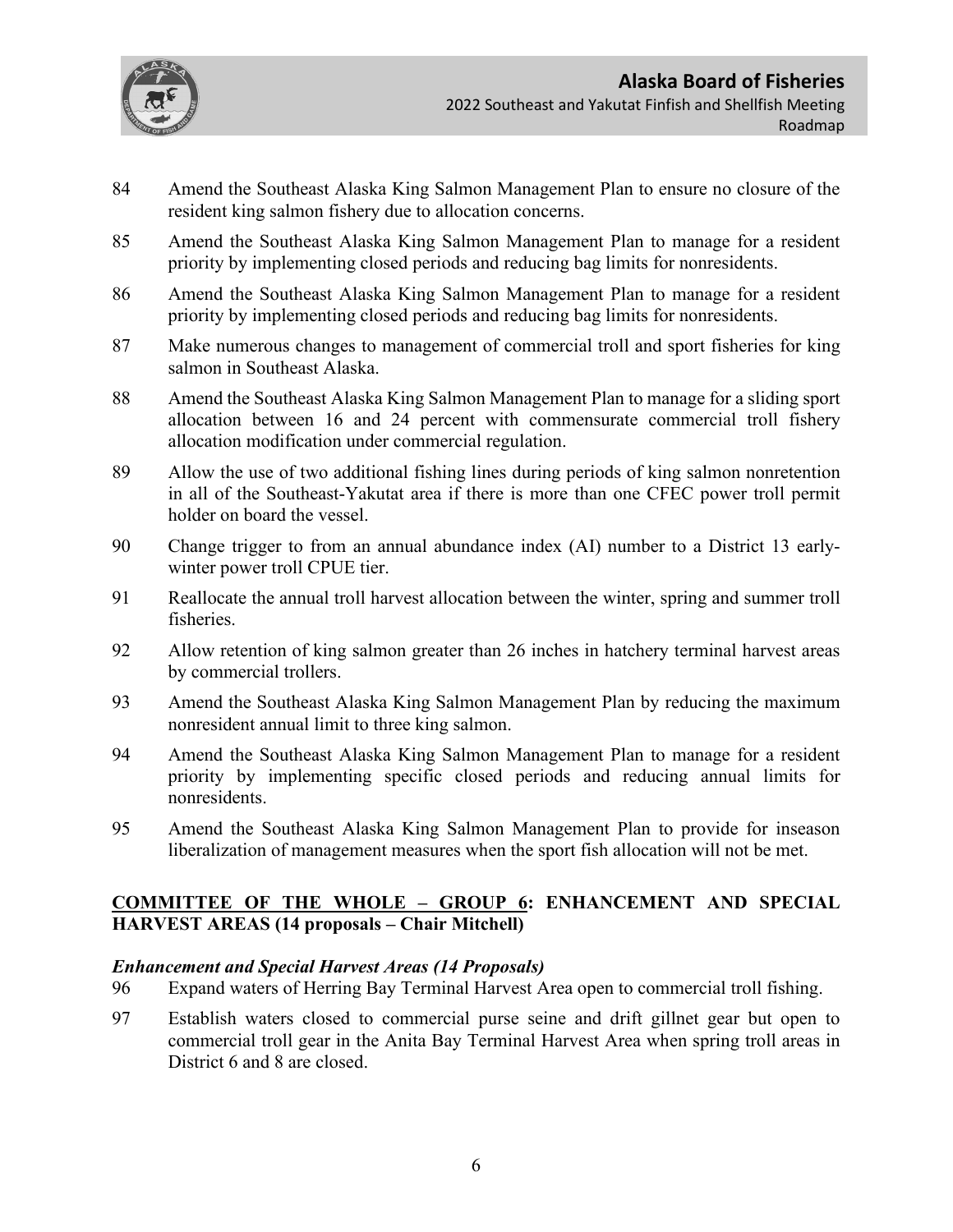

- 98 Change the ratio of drift gillnet to purse seine openings from 2:1 to 1:2 in the Anita Bay Terminal Harvest Area.
- 99 Establish a gear rotation between purse seine and troll gear in the Southeast Cove Terminal Harvest area.
- 100 Remove drift gillnet gear from allowed gear to participate in the Southeast Cove THA common property fisheries.
- 101 Modify management plan to further consider potential effect of hatchery-produced salmon on wild-stock salmon.
- 102 Change the ratio of drift gillnet to purse seine openings from 2:1 to 1:2 in the Deep Inlet Terminal Harvest Area.
- 103 Modify net gear allocation guidelines to further consider potential effect of hatcheryproduced salmon on wild-stock salmon and wild-stock salmon management.
- 104 Create a management plan for hatchery returns to Burnett Inlet.
- 105 Create a management plan for hatchery returns to Port Saint Nicholas.
- 106 Modify boundaries of the Port Saint Nicholas Special Harvest Area and allow use of drift gillnet gear for cost recovery operations.
- 107 Create a management plan for hatchery returns to Port Asumcion.
- 108 Create a special harvest area for Port Asumcion.
- 109 Establish a hatchery special harvest area in Carroll Inlet.

# **COMMITTEE OF THE WHOLE – GROUP 7: COMMERCIAL SALMON (16 proposals – Chair Godfrey)**

### *Commercial Salmon (16 Proposals)*

- 110 Require reporting and recovery of lost drift gillnet gear.
- 111 Change the maximum drift gillnet mesh size during periods established by emergency order from 6 inches to 6 and one-eight inches.
- 112 Provide the department authority to allow drift gillnets of up to 90 meshes in depth to be used in the District 11 drift gillnet fishery beginning in SW 34.
- 113 Change the maximum mesh size during periods established by emergency order from 6 inches to a range of five and one-quarter to 6 inches and define dates in Districts 6, 8 and 11 when the mesh size will be implemented.
- 114 Allow the use of fishing rods in conjunction with downriggers by hand trollers.
- 115 Modify the start date of the winter troll fishery.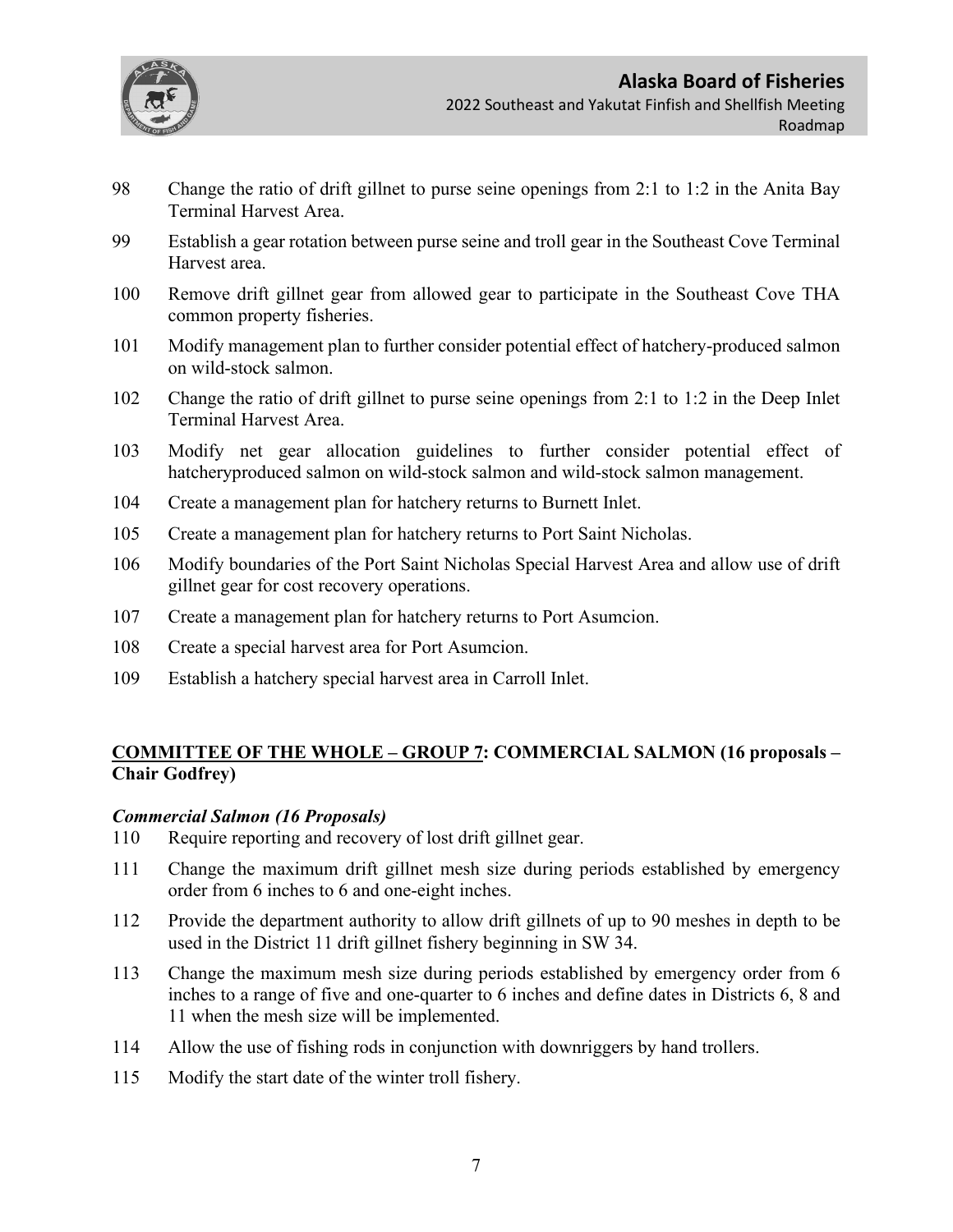

- 116 Require retention of king salmon caught during periods of nonretention to be retained if they are deemed too injured to be released and set price at one dollar for selling retained fish.
- 276 Allow for the retention of salmon during periods of commercial nonretention when the sport fishery in the area is open for that species.
- 117 Allow trollers the use of two additional fishing lines in designated chum troll fishing areas in August and September.
- 118 Modify the boundaries of Districts 6 and 8 in Sumner Strait.
- 119 Create a new section in District 6 and reimplement the Section 6-D Pink Salmon Management Plan.
- 120 Remove Section 6-D closure to fishing with drift gillnet gear during the month of August.
- 121 Establish waters closed to commercial drift gillnet fishing in and around Coffman Cove.
- 122 Remove sunset date so regulation remains in effect.
- 123 Remove the sunset date so regulation remains in effect and change effective end date of the plan from July 22 to July 15.
- 124 Establish additional guidelines for the department to manage the District 12 purse seine fishery north of Point Marsden.

## **COMMITTEE OF THE WHOLE – GROUP 8: SOUTHEAST AREA AND YAKUTAT AREA SUBSISTENCE, PERSONAL USE, AND SPORT SALMON AND OTHER NON-GROUNDFISH FINFISH (32 proposals – Chair Payton)**

### *Subsistence /Personal Use/Sport (32 Proposals)*

### *Southeast Area and Yakutat Area Subsistence (9 Proposals)*

- 125 Clarify language for subsistence take of coho and king salmon.
- 126 Repeal net tending requirement in Yakutat Bay.
- 127 Repeal net tending requirement in Yakutat Bay.
- 128 Allow use of set gillnets in all Southeast Alaska area subsistence salmon fisheries.
- 129 Modify closed waters and remove coho salmon annual limit for the Klawock River.
- 130 Modify fishing times and locations for subsistence salmon fishery in the Klawock River and Lake.
- 131 Modify fishing area and add hand purse seine as legal gear for the Redoubt Bay and Lake subsistence salmon fishery.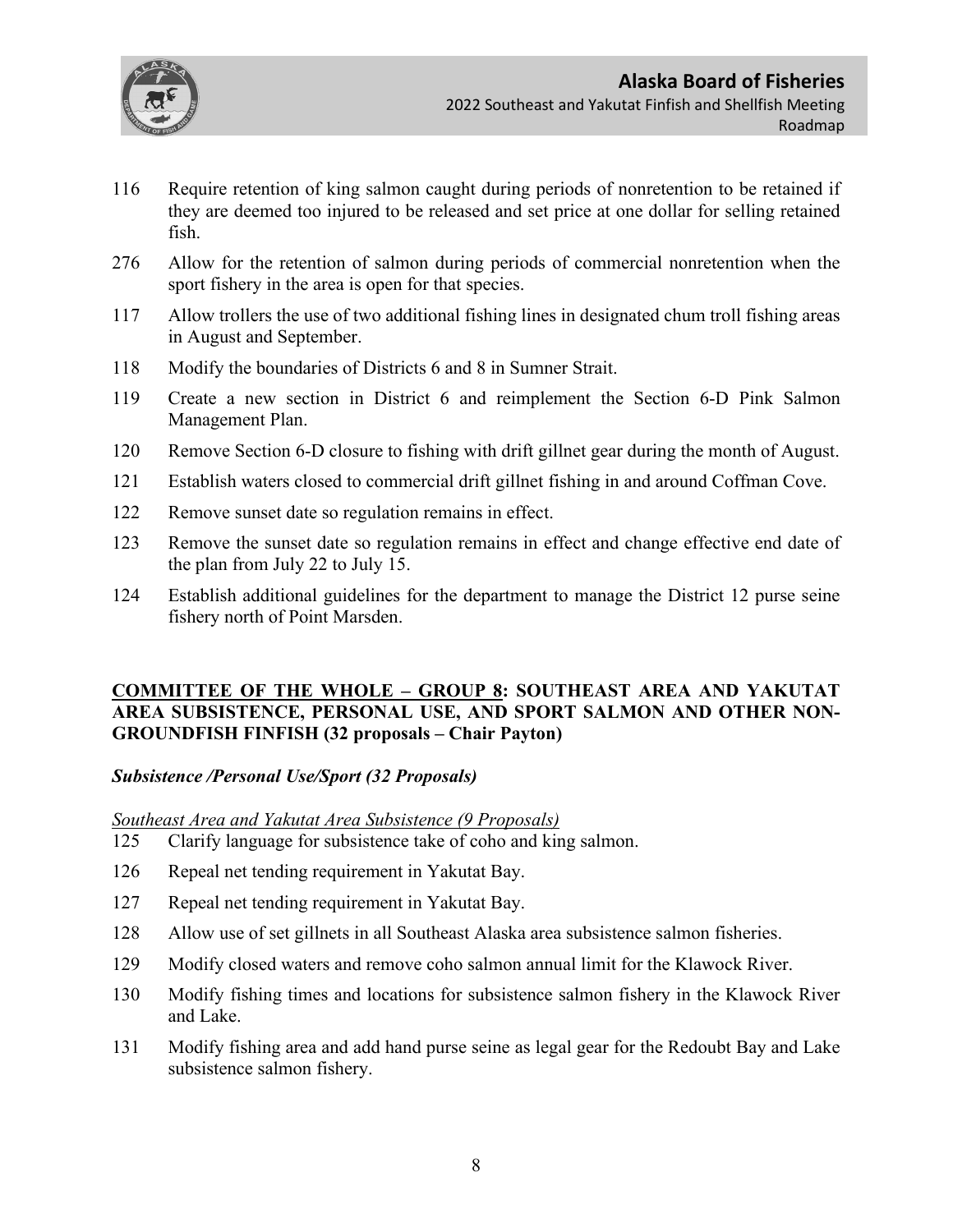

- 132 Prohibit the use of spears in Redoubt Bay and Lake subsistence fishery from June 21 to August 1.
- 133 Allow the use of seine and gillnet gear in the waters of Redoubt Bay that are open to commercial salmon fishing.

## *Personal Use Salmon and Smelt (9 Proposals)*

- 134 Prohibit obstructing more than half of the stream, creek, or river when personal use fishing.
- 135 Allow permits to be issued for the personal use taking of king and coho salmon.
- 136 Include commercial harvested salmon to fish that may not be possessed on the same day sport or personal use salmon are taken.
- 137 Prohibit personal use proxy permits at Sweetheart Creek.
- 138 Create salmon personal use fisheries in marine waters of the Juneau Management Area.
- 139 Modify where personal use fishing can occur in the Taku River to include all of Section 11-B and remove dates when the fishery can occur.
- 140 Add section 11-B as a personal use salmon fishing area when the area is closed to the commercial drift gillnet fishery.
- 141 Add section 11-B as a personal use salmon fishing area when the area is closed to the commercial drift gillnet fishery.
- 142 Establish bag and possession limits and lawful gear for smelt fishing in the Ketchikan area.

### *Sport Salmon and Other Non-Groundfish Finfish (14 Proposals)*

- 143 Require inseason reporting of nonresident sport fish harvest.
- 144 Establish a logbook program for rental vessels used in Southeast Alaska sport fisheries.
- 277 Align bag limits for non-resident unguided halibut harvest from rental vessels in Southeast Alaska with NOAA bag limits for guided anglers in Halibut Management Area 2C.
- 145 Establish nonresident bag, possession, and annual limits for coho and sockeye salmon in the fresh and salt waters of the Southeast Alaska Area.
- 146 Establish nonresident bag and possession limits for coho, sockeye, chum, and pink salmon in salt waters of the Southeast Alaska Area.
- 147 Establish nonresident bag and possession limits for coho salmon in the fresh waters east of the longitude of Cape Fairweather.
- 148 Establish nonresident bag and possession limits for sockeye, chum, and pink salmon in fresh waters of the Southeast Alaska Area.
- 149 Reduce saltwater coho salmon bag and possession limit in Puget Cove to two fish.
- 150 Repeal rainbow trout size limits in Crystal, Glacier, and Moraine lakes.